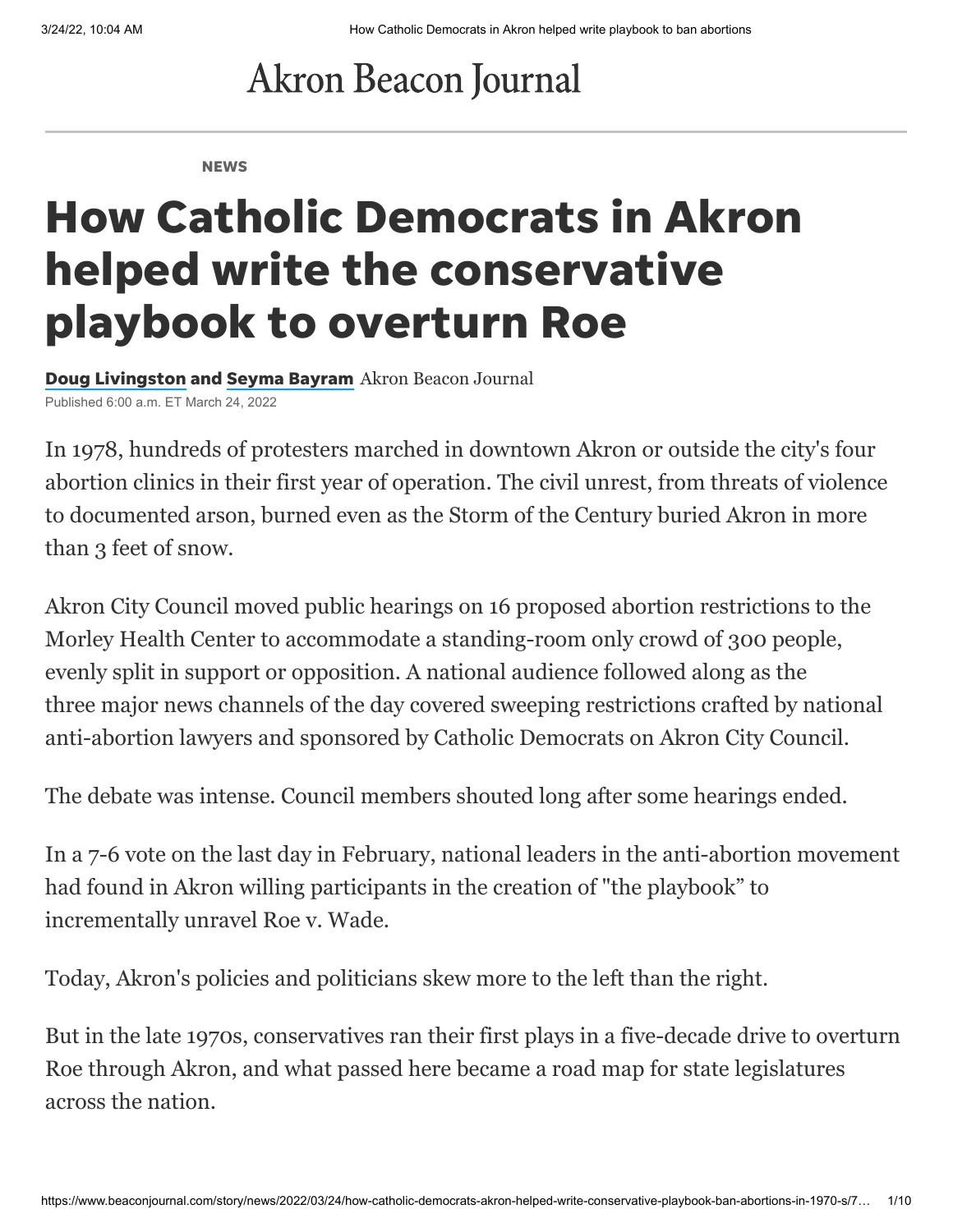Scholars, constitutional lawyers and anti-abortion activists expect the U.S. Supreme Court to gut or overturn Roe in an upcoming decision on a 15-week abortion ban passed by Mississippi lawmakers in 2018. In accepting the case, titled Dobbs v. Jackson Women's Health Organization, the high court will ask and answer whether pre-viability restrictions on abortion can be constitutional.

Based on the constitutional right of a pregnant woman's privacy, the ruling of the original Roe court prohibited any first-trimester restriction on abortion. The 1973 justices did, however, leave room for regulation in the second trimester and all-out bans at the point of viability, or at about 23 weeks, when the fetus is likely to survive outside the womb.

Observers expect the high court to revert regulation or restriction of abortion to the states. And the same organizations that tapped Akron to quarterback their anti-abortion agenda 45 years ago say Ohio lawmakers are willing today to outlaw abortion altogether.

#### Nibbling at Roe

By 1976, a few states tried and none succeeded in chipping away at the landmark 1973 ruling that legalized abortion in the United States. A Missouri law requiring a husband's consent was the latest to fail that year.

By the late 1980s, though, a more conservative bench would revisit Roe, giving increased deference to state and local restrictions.

"It's the nibble theory," said Tracy Thomas, Seiberling chair of constitutional law at the University of Akron.

Going further and earlier than others in the effort to restrict abortion, Democrats on Akron City Council would not nibble. They chomped.

https://www.beaconjournal.com/story/news/2022/03/24/how-catholic-democrats-akron-helped-write-conservative-playbook-ban-abortions-in-1970-s/7… 2/10 Thomas has [chronicled](https://ideaexchange.uakron.edu/cgi/viewcontent.cgi?article=1188&context=ua_law_publications) the legal history of abortion in Akron in multiple judicial reviews. In 2013, she examined the legacy of the 1978 restrictions passed by City Council and a later case out of Akron, which resulted in one of the first of several national rulings pulling at the loose threads of a woman's right to access an abortion. Thomas' research drew on "archives and long-forgotten files in dusty basements" and "interviews with key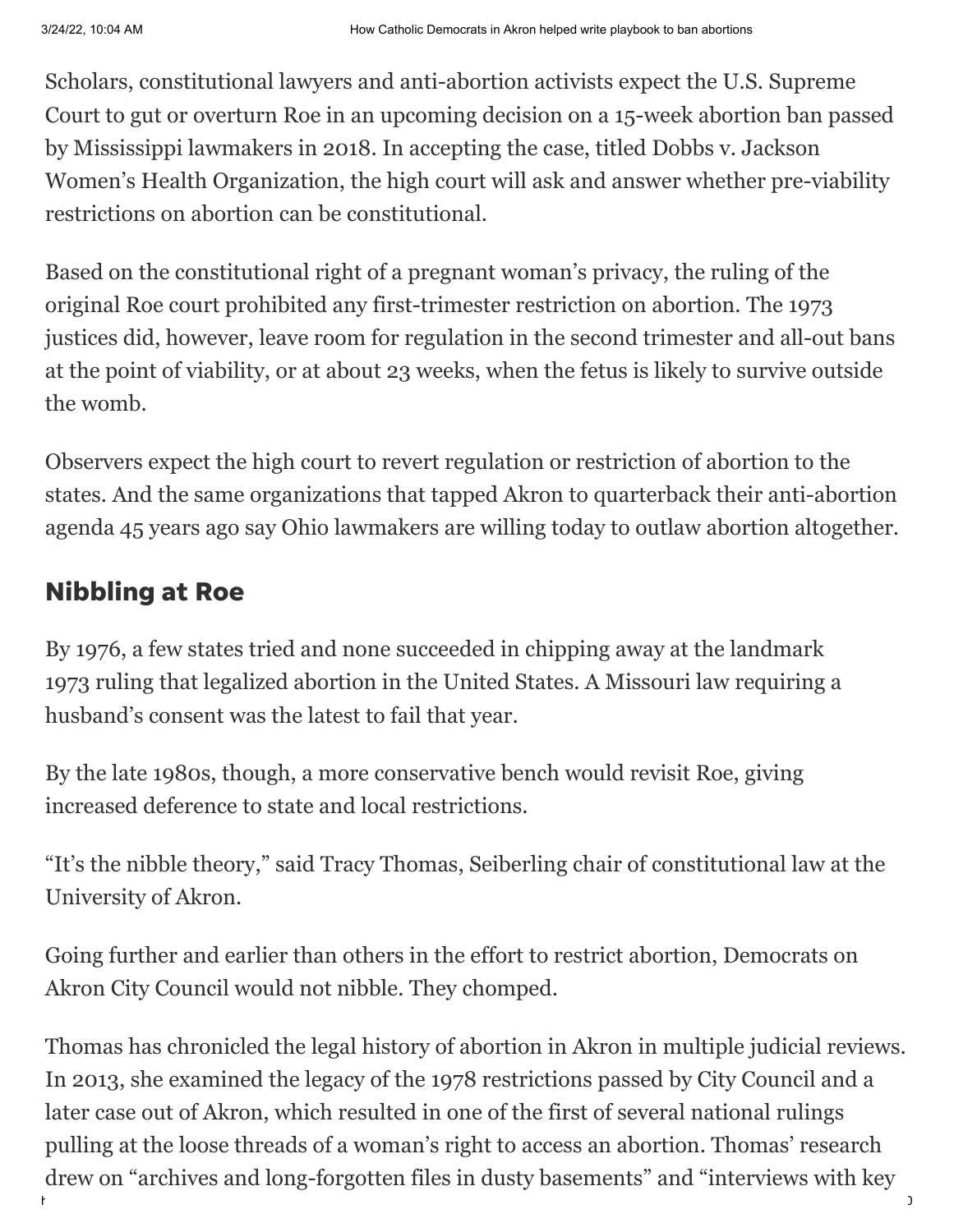players in the cases," including a couple now in their 80s or 90s and unwilling to return a call from the Beacon Journal.

As the first stand-alone clinics opened in the city, Akron passed an ordinance requiring all abortions after three months to be done in a hospital. In 1978, they approved 16 more restrictions — waiting periods requiring multiple patient visits, parental consent for minors and the inclusion of religious and non-medical language designed to discourage people from seeking abortions.

In 1983, the justices who decided Roe a decade earlier ultimately overturned the new laws in Akron. The ruling gave abortion-rights advocates their earliest and strongest reaffirmation of a woman's reproductive rights and the Reagan administration, which joined the case alongside legal counsel for the city of Akron, its first national "embarrassment."

But the lasting legacy is that Akron lawmakers, at the bidding of anti-abortion groups, "created that conservative playbook" for the eventual fall of Roe, which Thomas said "is definitely not going to survive … in any way, shape or form."

The high court rejected nibbles that went too deep, Thomas explained. Within a decade, though, several restrictions got through, gradually battering Roe to the point of teetering on collapse.

This was the playbook assembled in Akron. And that point of collapse could come in a ruling expected this spring or early summer by a high court with members installed by the Trump administration based, in part, on their anti-abortion credentials.

After Akron failed, Ohio lawmakers passed similar laws requiring abortion doctors to disclose risks and minors to get parental permission. The same Akron clinic, the nowdefunct Akron Center for Reproductive Health that stood up to City Council years earlier, challenged these state laws in federal court — and lost.

In 1990, the high court upheld the statewide restrictions modeled after the failed Akron ordinances on the assumption that young women, and by extension all women, could not fully appreciate the psychological and moral implications of their decisions.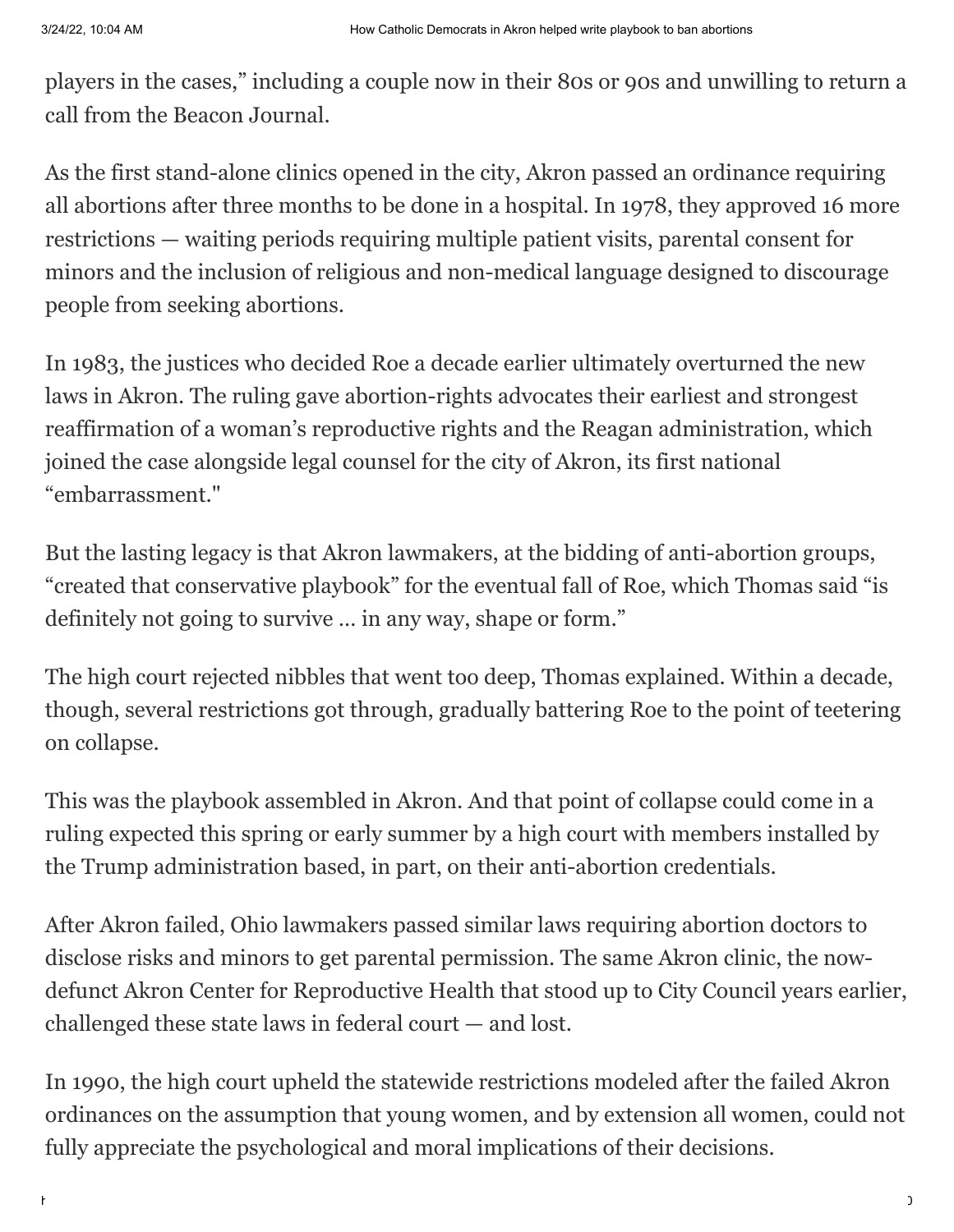While every Akron clinic eventually closed following decades of aggressive regulation, the politics of Akron today strongly support women's reproductive rights. But if and when Roe falls, Thomas expects conservatives to take a page from the old playbook in Akron, passing local and state laws to restrict not only abortion but the rights of transgender people and other groups.

"What was immediately drafted in opposition to Roe becomes the playbook because eventually all of those (Akron restrictions) are upheld" in separate court cases that followed, Thomas said. "As a case, Akron becomes a much more important example of how it can be done. I think it will come back to life with restrictions passed by the states. And cities are obviously easier to get things through."

#### Unrecognizable politics

The modern politics of abortion in Akron or the country bear little resemblance to where the public and its major parties stood on the issue in the years before or after Roe.

Like the [record-high share of Americans](https://news.gallup.com/poll/350756/record-high-think-abortion-morally-acceptable.aspx) recently surveyed by Gallup, leading evangelical scholars well into the 1970s considered abortion morally acceptable for reasons of family welfare, individual autonomy and social responsibility.

Nationally, Protestants cared less about abortion when Roe was decided than they did about government attempts to racially desegregate schools and universities, still fighting over the 1954 Brown v. Board of Education decision. In 1979, as it had multiple times in the previous decade, the Southern Baptist Convention said that although it rejected any indiscriminate attitude toward abortion, it supported limiting government's role in the matter and the right of women to "the full range of medical services and personal counseling for the preservation of life and health."

Baptists in Akron, however, were ahead of the anti-abortion curve, openly pushing restrictions even before they passed locally in 1978.

1967, took the lead. Protestants followed after the 1980 election of Ronald Reagan. The Akron Catholic Commission launched a petition drive ahead of the contentious public hearings to gather 25,000 signatures in support of the restrictions. Nationally, the Catholic Church, which first backed the National Right to Life organization in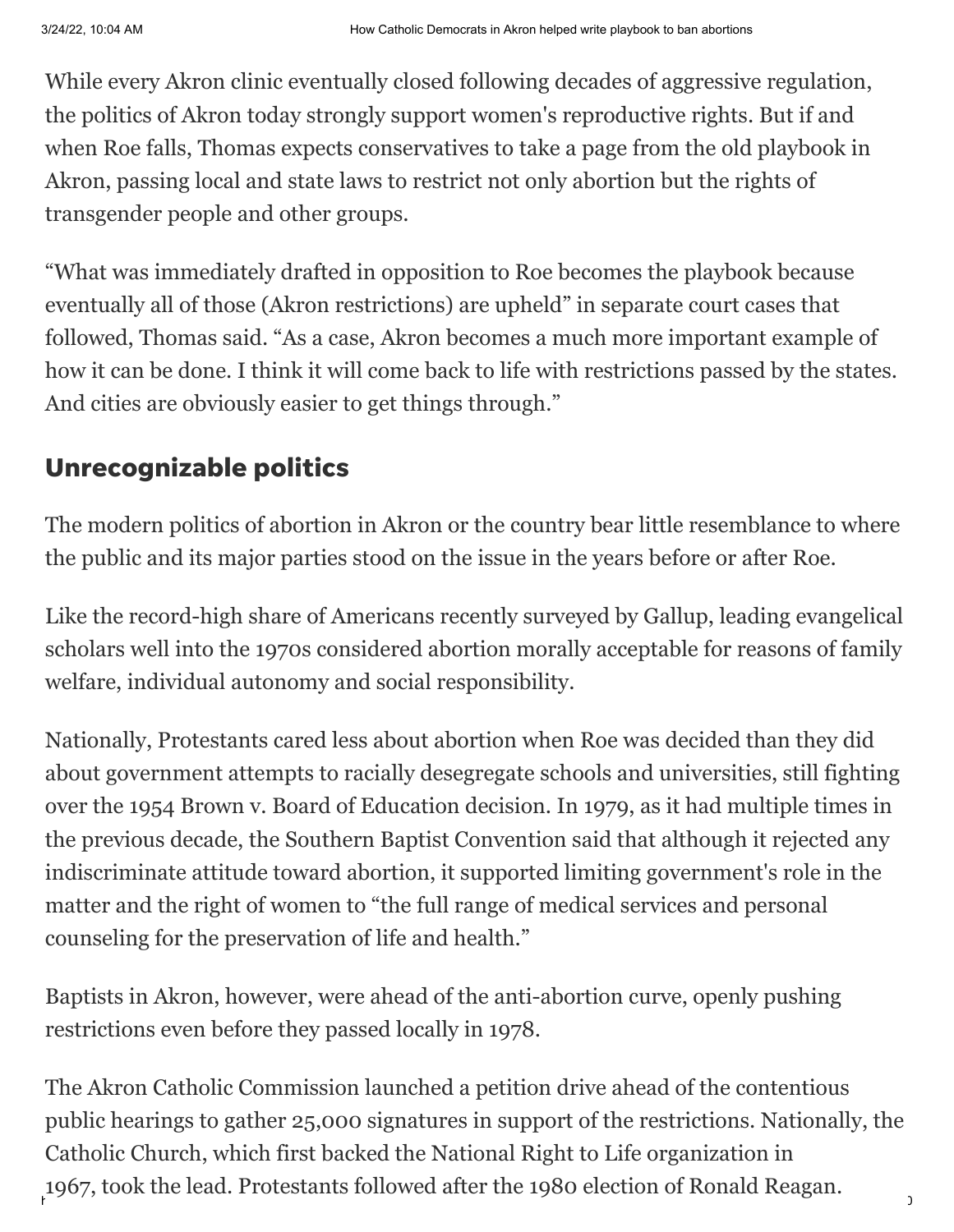Elected leaders espousing hostility toward abortion in Akron ran counter to Northeast Ohio's emergence, and current status, as a sanctuary for reproductive rights. As early as 1967 in Cleveland Heights, a medical doctor formed the Association for the Reform of Ohio Abortion Laws to urge state and local lawmakers to allow safe, legal abortion.

Up until the Roe ruling, even in cases of rape or incest, abortion was illegal in Ohio except to save the life of the pregnant woman. Only Alaska, Hawaii, New York and Washington had legalized abortion by 1970 when the Roe case began in Texas. Abortionrights advocates retell accounts of Ohio women boarding buses from Cleveland to New York state to access abortion before Roe.

At the time, state and federal courts were knocking down restrictions. Fifty years later, the opposite is true with a more conservative U.S. Supreme Court declining to accept multiple challenges to a recent six-week ban in Texas.

#### A 'most volatile' issue in Ohio

Politically, it was Ohio Republicans who pushed for decriminalization of abortion before Roe. And it was a Democratic governor who threatened to veto abortion-rights legislation.

Rep. Robert Manning, R-Akron, who served in the Ohio House from 1967 to 1972, expressed "no concern for my political future" in 1971 when he reintroduced a bill to legalize abortion in Ohio. Two Republicans and two Democrats joined him in the Ohio House.

Rewriting Ohio's 1834 abortion law was reportedly "the most volatile" issue after tax reform in state budget talks that year. Lawmakers rejected an amendment to strike abortion from the state criminal code.

Manning, who supported restrictions after 20 weeks, would try five times to repeal Ohio's virtual ban on abortion.

https://www.beaconjournal.com/story/news/2022/03/24/how-catholic-democrats-akron-helped-write-conservative-playbook-ban-abortions-in-1970-s/7… 5/10 His early attempts kept some restrictions. In his final effort before Roe v. Wade, the Akron Republican went for a wide-open repeal, providing a blank slate on which lawmakers could compromise. But the abortion-rights bill was dead on arrival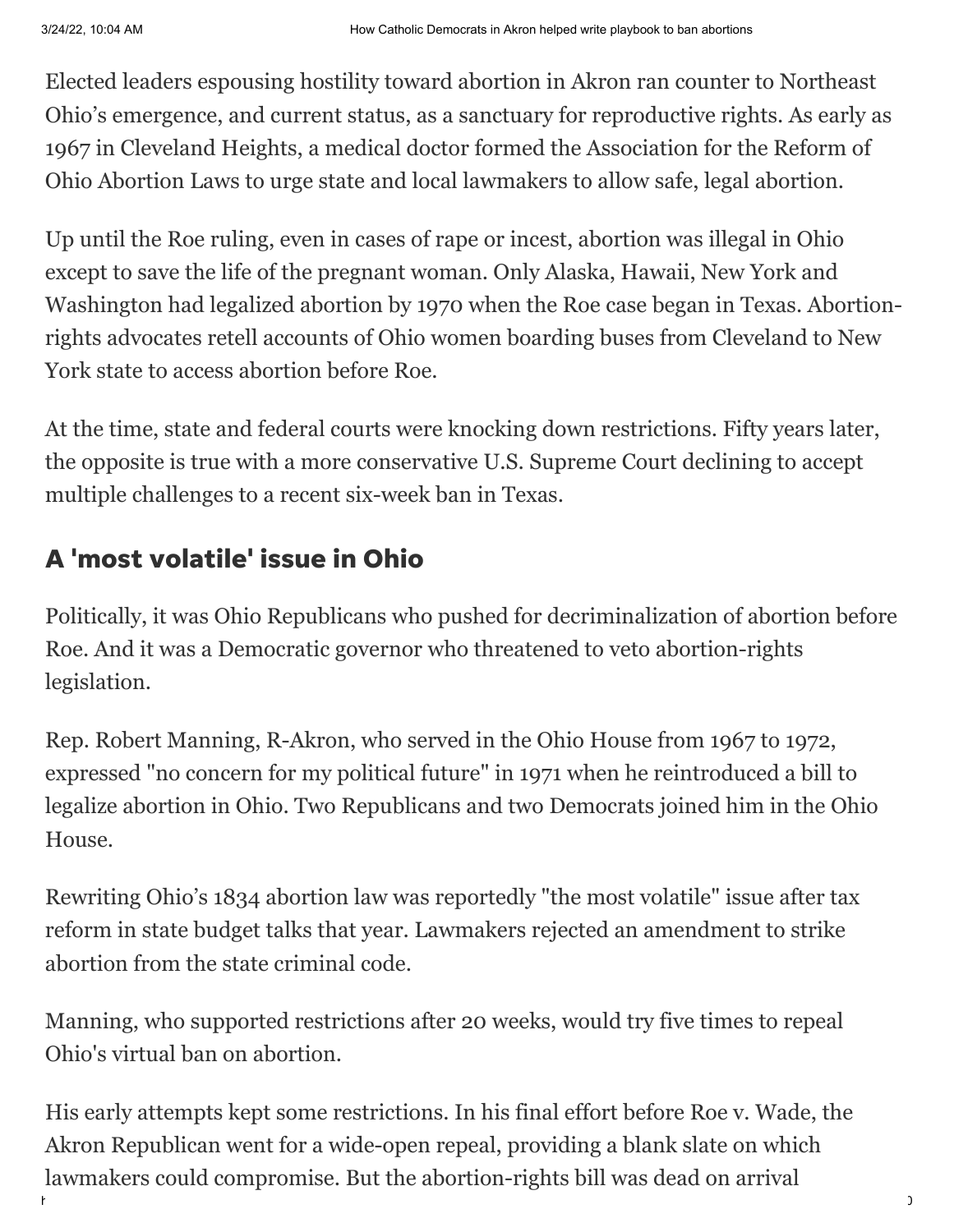with Democratic Gov. John Gilligan, an Irish Catholic from Cincinnati, wielding the veto pen.

In 1972, another northern Republican, Rep. John Galbraith of Maumee, proposed \$300 payments for low-income pregnant women to get abortions. Galbraith pitched the idea as a way to contain the cost their children would place on the state's welfare system.

The [proposal](https://www.newspapers.com/clip/96168275/) got no support.

#### Ohio emerges as anti-abortion capital of America

Neither party at the national or state level openly supported abortion rights at the time.

The major parties flew to Miami Beach for their national conventions in 1972. Democrats rejected support for legal abortion in their party platform. Republican women on a policy subcommittee floated a raft of women's issues, from equal pay to reproductive rights. Easily dispatching his primary opponents in a bid for reelection, Republican President Richard Nixon considered abortion an issue for states, ending any discussion on a national endorsement.

As the U.S. Supreme Court heard oral arguments in Roe v. Wade, the Ohio Abortion Alliance formed in 1972 to collect petitions to put abortion on the ballot for voters to decide. It's a move some abortion-rights advocates are privately discussing today with oral arguments over in the high court's consideration of the 15-week ban in Mississippi.

The board of the American Civil Liberties Union, which had emerged years earlier as the leading counsel for reproductive rights cases, voted in 1972 to include abortion access in its national agenda, hiring Ruth Bader Ginsburg to run the newly established Women's Rights Project with startup funding from the Ford Foundation and Playboy.

Anti-abortion groups say "it all started with that fateful day in 1973" when the Supreme Court decided Roe.

"We had cases along the way since 1973," said current Ohio Right to Life President Mike Gonidakis. "But it began in 1973."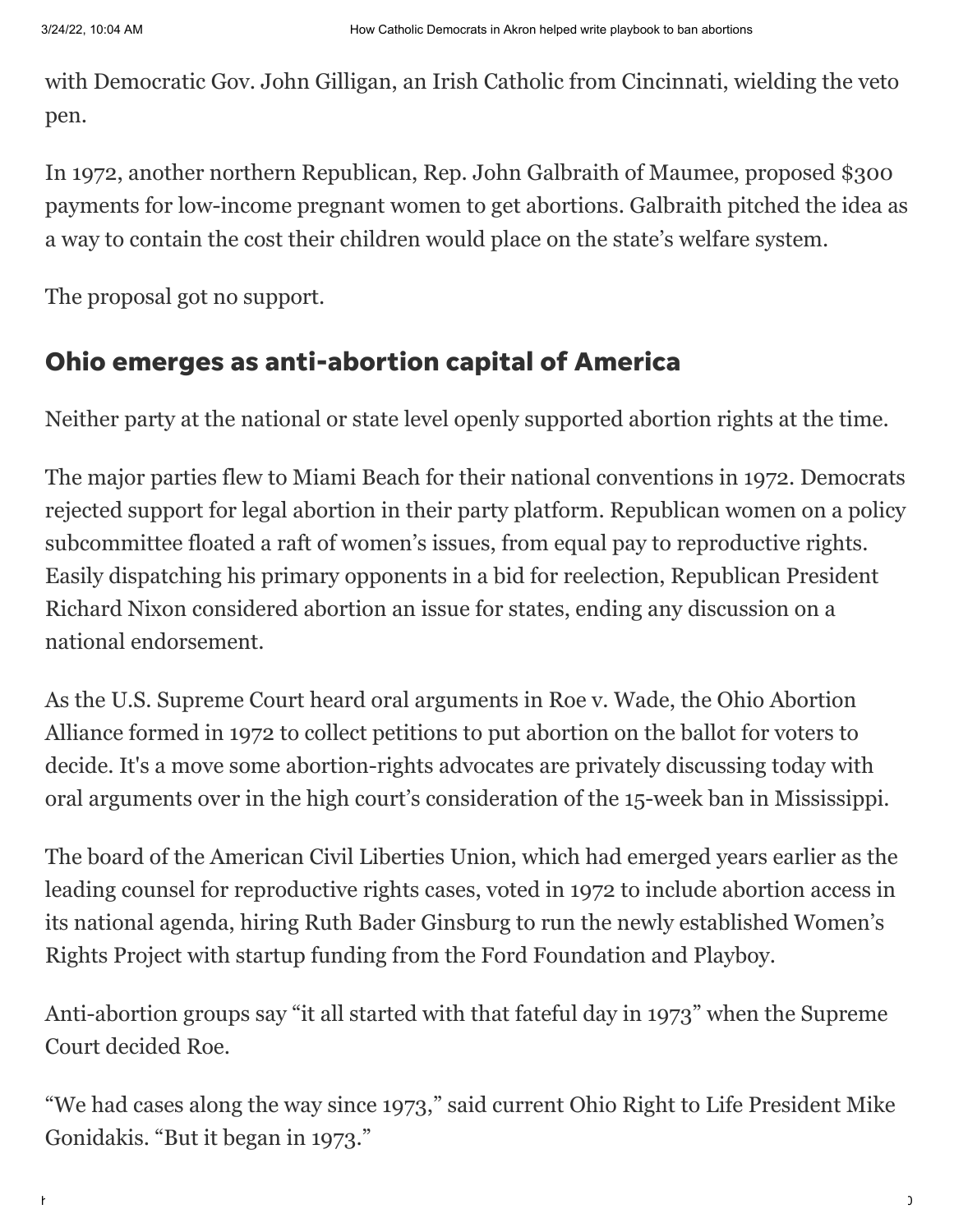"The pro-life movement was founded in the great state of Ohio," Gonidakis said. "The late Dr. John Willke, who passed away several years ago, with his wife, Barbara, founded it in Cincinnati, Ohio. They founded not only Ohio Right to Life, but they founded National Right to Life amongst other rights life groups in different states and internationally.

"So, the pro-life movement was born here in Ohio, Southwest Ohio, but Ohio nonetheless."

In a 1974 testimony before the U.S. Senate Judiciary Committee, the anti-abortion leader of Feminists for Life reported that the Ohio Abortion Alliance had dissolved since Roe was decided while membership in Ohio Right to Life had tripled.

The fight was on, and conservative Democrats in Akron threw the first punches at the municipal level.

### 'Willing to be a test ground'

With new clinics opening every year since the Roe decision and the number of abortions rising annually in Ohio, Catholics and other groups pushed national and local lawmakers to restrict wherever possible, careful not to run afoul of the constitutional freedom the Supreme Court ruling secured for first-trimester pregnancies.

Violence against abortion doctors and clinics was on the rise.

Investigators in Akron suspected "amateurs" were behind a small fire at a clinic on Market Street in 1978. As City Council voted on abortion restrictions, an arsonist posing as a deliveryman barged into an abortion clinic in Cleveland and threw a plastic bag of gasoline onto a technician's face before setting the operating room on fire.

With no evidence, anti-abortion groups blamed the attacks on "irate clients" or clinics violently scapegoating themselves for attention.

By 1978, Akron council had regularly weighed in on controversial topics before passing its 17 abortion restrictions, some tested nowhere else in America. The case was argued and decided by an almost entirely male cast of lawyers, lawmakers and judges at the city,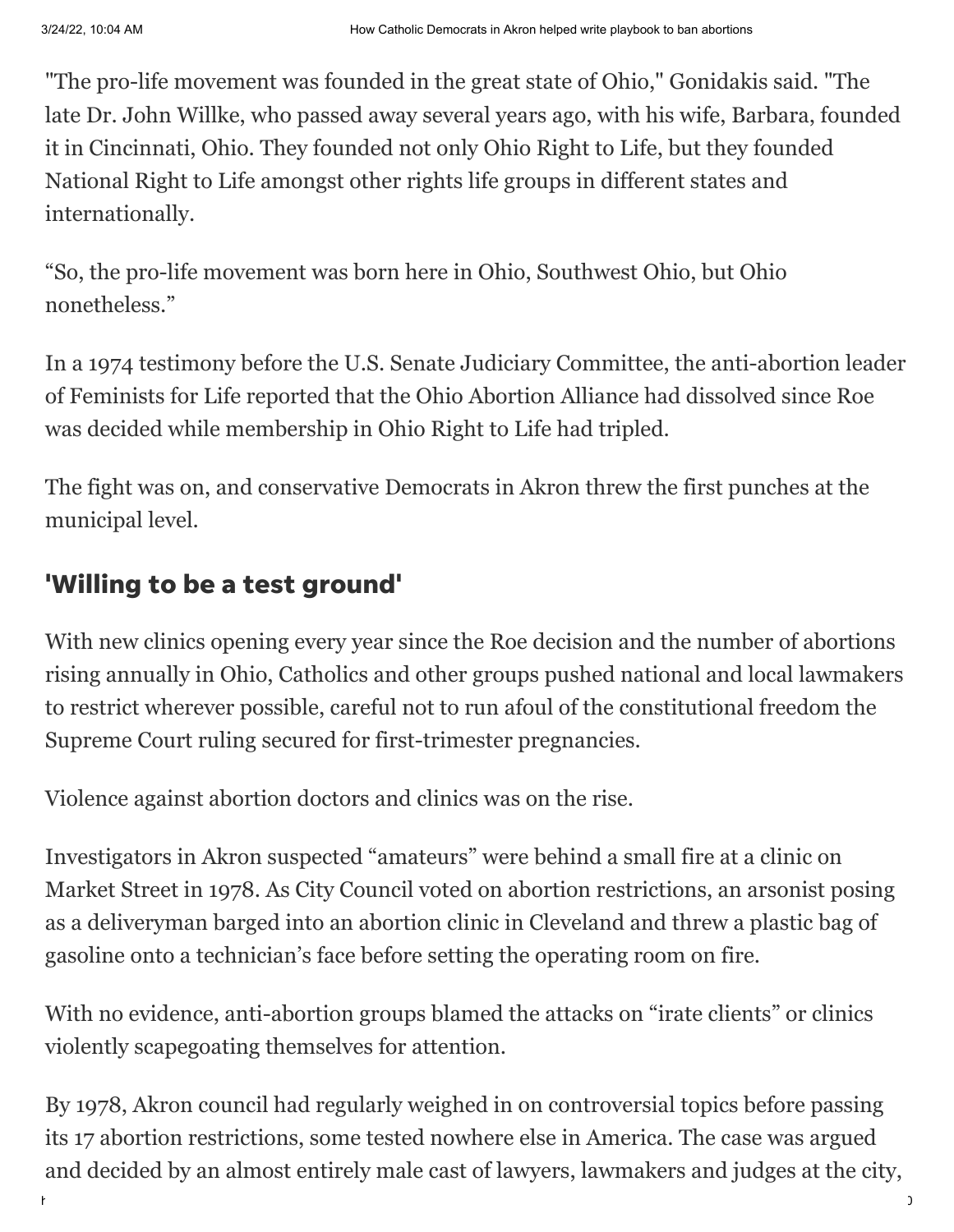state and federal levels. Women had little say in the future of their reproductive autonomy.

The Akron legislation was drafted by national lawyers and lobbied by Catholics and Orthodox Jews in the burgeoning anti-abortion movement.

In addition to a requirement that abortions after three months be conducted in hospitals, which council had passed the year before, council President Ray Kapper, an at-large Democrat, announced 16 new restrictions at a news conference in October 1977. He was joined by 23-year-old law student Marvin Weinberger with Citizens for Informed Consent and 34-year-old attorney Allen Segedy, past president of the Greater Akron Right to Life Society.

"Its controversial provisions included parental consent for minors under fifteen, parental notification for minors between fifteen and eighteen, informed consent for all women, a twenty-four-hour waiting period and counseling with highly detailed medical disclosures about the procedure and biological disclosures about the 'unborn child.'" Thomas wrote.

"Doctors would have to say 'the unborn child is a human life from the moment of conception' and give 'a detailed description of the anatomical and physiological characteristics of the particular unborn child,' including 'appearance, mobility, tactile sensitivity including pain, perception or response, brain and heart function, the presence of internal organs and the presence of external members,'" Thomas found in her research.

"It was municipal legislation fueled by national groups," Thomas told the Beacon Journal this month. "Akron folks weren't inventing the argument, but they were willing to be a test ground."

Willard F. Spicer, chief trial attorney for the city, accurately predicted that Akron would pay dearly to defend these unconstitutional restrictions. Six of the 13 on council voted against the restrictions, including the sole Republican, John Frank, and one of only two women on council.

https://www.beaconjournal.com/story/news/2022/03/24/how-catholic-democrats-akron-helped-write-conservative-playbook-ban-abortions-in-1970-s/7… 8/10 At the time and in a 2012 interview with Thomas, Councilman Frank cited the personal experience of an unplanned pregnancy with a former girlfriend as the rationale for his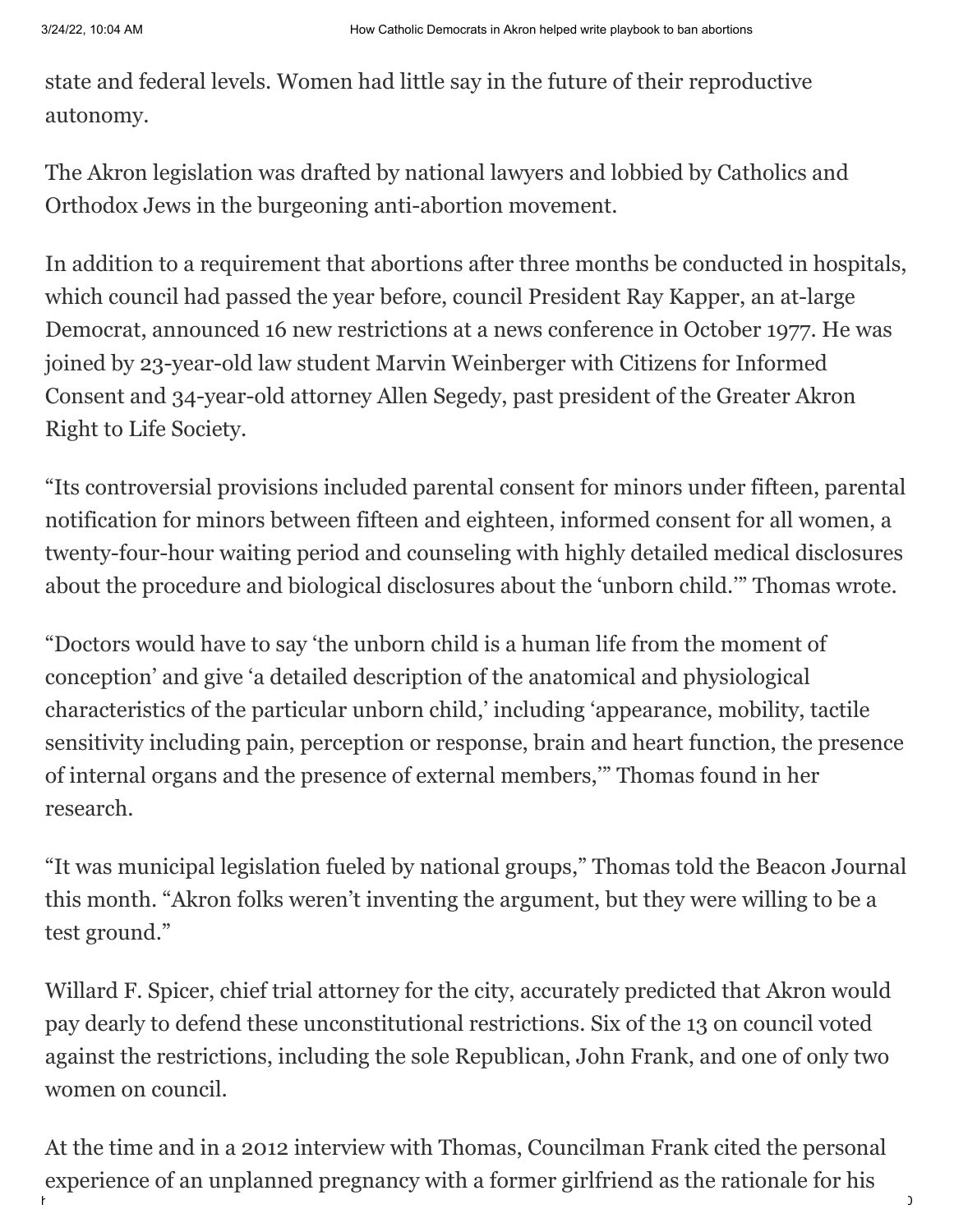opposition to restricting abortion.

"It's a woman decision whether or not to have a baby. Period," he told Thomas.

Every Catholic on council except William Grimm approved the restrictions. "It's pretty hard to go against my religion," Grimm told his colleagues. But he had taken an oath "to uphold the laws of the land," even if the contentious debate had turned "family against family."

Religious leaders in Akron threatened to end Republican Mayor John Ballard's political career if he vetoed. So, he refused to sign the ordinance, allowing the restrictions to become law.

The Akron Center for Reproductive Health challenged the city in court in a case that captivated national viewers in local and federal courts, concluding five years later in a ruling by the U.S. Supreme Court.

Linda Greenhouse of The New York Times wrote of the ruling by six white male justices with an average age of 73: "With the decision, the right to abortion — exercised last year by 1.2 million American women — entered the mainstream, and the burden shifted to the other side to show why it should not remain there."

The case was sent back to the federal courthouse in Akron, where Judge David Dowd Jr. ordered the city to pay \$368,710 to cover the other side's attorney fees. The city had been emboldened to fight by the National Right to Life and its leader from Cincinnati, John C. Willke, who preached zealously against abortion in the streets and testified with passion before Akron City Council.

Frank, the last Republican to serve on Akron council, demanded that Willke and National Right to Life pay the legal penalty. They refused, "politely thanking the city for its valiant anti-abortion efforts," Thomas wrote in her review of the case.

The rest is a history lesson.

"It's a reminder that the opposition and the support for Roe have always been intense from the very beginning," Thomas said. The 1973 ruling was never "settled" and people